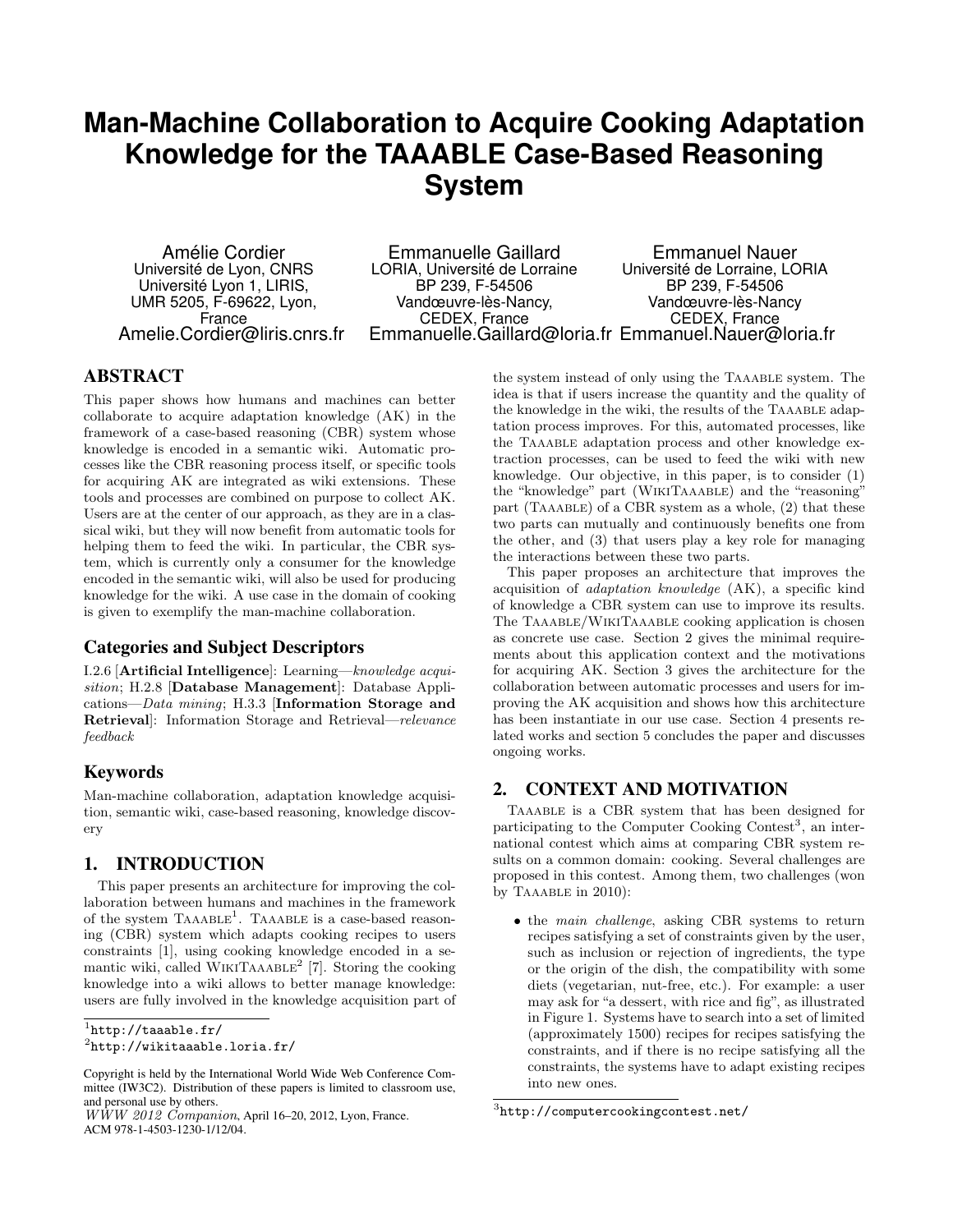• the adaptation challenge, asking CBR systems to adapt a given recipe to specific constraints. For example, "adapt the  $My$  strawberry pie recipe because I do not have strawberry".

# 2.1 TAAABLE principles



Figure 1: The TAAABLE interface. Queried for a dessert dish, with rice and fig, TAAABLE proposes to replace mango by fig in the "Glutinous rice with mangoes" recipe. After viewing the adapted recipe, the user can give feedback about the substitution ("OK" or "not OK").

Like many CBR systems [16], TAAABLE uses an ontology to retrieve the source cases that are the most similar to a target case (i.e. the query). TAAABLE retrieves and creates cooking recipes by adaptation. According to the user constraints, the system looks up, in the recipe base (which is a case base), whether some recipes satisfy these constraints. Recipes, if they exist, are returned to the user; otherwise the system is able to retrieve similar recipes (i.e. recipes that match the target query partially) and adapts these recipes, creating new ones. Searching similar recipes is guided by several ontologies, i.e. hierarchies of classes (ingredient hierarchy, dish type hierarchy, etc.), in order to relax constraints by generalising the user query. The goal is to find the most specific generalisation (with the minimal cost) for which recipes exist in the case base. Adaptation consists of substituting some ingredients of the source cases by the ones required by the user. It is important to notice that TAAABLE is based on an hypothetical reasoning and not deductive one. So, it is possible that some adaptations proposed by the system may be irrelevant (i.e. not cookable).

For dealing with the adaptation of a specific recipe (which is the *adaptation challenge* problem), TAAABLE uses the same hierarchy based generalisation/specialisation mechanism on a recipe base containing only the recipe that has to

adapted. For example, when adapting the "My Strawberry Pie" recipe (in which strawberries are required) to the constraint "no strawberry", Strawberry is generalised on Berry, which is then specialised in another berry (Raspberry, Blueberry, Blackberry, etc.). Substitutions (e.g substitute Strawberry by Raspberry) are proposed to the user.

Again, this hierarchy-based adaptation can produce bad substitutions. Indeed, adding a new ingredient in a recipe may be incompatible with some other ingredients(s) of the recipe and/or may require the addition of new ingredient(s). Another problem, when adapting a given recipe is that TAAABLE is not able to choose, during the specialisation step, which ingredient is the best for substituting another one. In the previous example, TAAABLE is not able to determine whether it is better to replace Raspberry by Strawberry, by Blueberry or by any other berry. This lack has been corrected by building a special knowledge discovery process which is detailed in section 2.4.

### 2.2 WikiTAAABLE

WikiTaaable is a semantic wiki that uses Semantic MediaWiki [12] as support for encoding knowledge associated to wiki pages. WikiTaaable contains the set of resources required by the TAAABLE reasoning system, in particular: an ontology of the domain of cooking, and recipes.

|                                            | history                        |                                       |
|--------------------------------------------|--------------------------------|---------------------------------------|
| Category:Berry                             |                                |                                       |
| Description                                |                                |                                       |
| The botanical definition of a berry is a   |                                |                                       |
| fleshy fruit produced from a single ovary. |                                |                                       |
| Read the whole article on Wikipedia &      |                                |                                       |
| Lexical variants                           |                                | Recipes using Berry                   |
| English: berry                             | Cran-raspberry relish          |                                       |
| Français: baie                             | Spicy cranberry chutney        |                                       |
| Deutsch: Beere                             |                                |                                       |
|                                            |                                |                                       |
| Español: Baya<br>ш                         |                                |                                       |
|                                            |                                |                                       |
| B                                          | C cont.                        | ĸ                                     |
| [+] Baby kiwifruit (0)                     | $\blacksquare$ [+] Currant (0) | $\blacksquare$ [+] Kiwi fruit (0)     |
| [+] Blackberry (0)                         |                                |                                       |
| $\blacksquare$ [+] Blueberry (0)           | F                              | R                                     |
| c                                          | [+] Fraise des bois (0)        |                                       |
| Subcategories                              | G                              | $\blacksquare$ [+] Raspberry (0)<br>S |
| [+] Cranberry (0)                          | $[+]$ Grape $(3)$              | [+] Strawberry (0)                    |

Figure 2: The Berry concept in WIKITAAABLE.

The cooking ontology is composed of 6 hierarchies: a food hierarchy (related to ingredients used in recipes, e.g. Berry, Meat, etc.), a dish type hierarchy (related to the types of recipes, e.g. PieDish, Salad, etc.), a dish moment hierarchy (related to when eating a dish, e.g. Snack, Starter, Dessert, etc.), a location hierarchy (related to the origins of recipes, e.g. France, Asia, etc.), a diet hierarchy (related to food allowed or not for a specific diet, e.g Vegetarian, NutFree, etc.), an action hierarchy (related to cooking ac-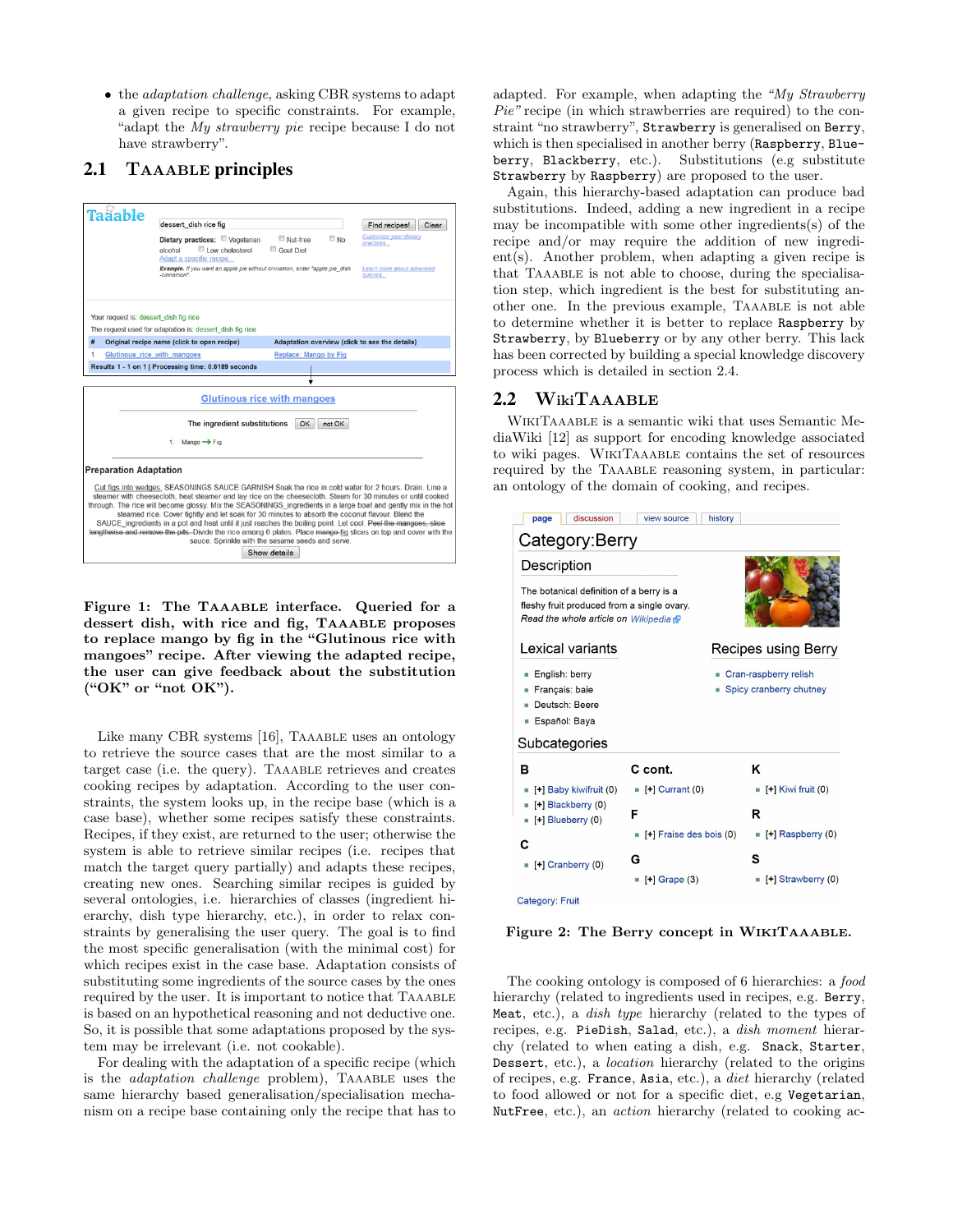

Figure 3: Example of a WIKITAAABLE recipe.

tions used for preparing ingredients, toCut, toPeel, etc.). In the semantic wiki, each concept of a hierarchy is encoded as a category page  $Category : < conceptual>conceptname>$ . For example, the concept of berry is encoded in the Category:Berry page, as shown in Figure 2. Each concept is described by a short description, lexical variants (used by the annotation bot, for searching concepts in the full text of recipes), his sub-categories and super-categories. For berries, the wiki page indicates that Berry is a sub-concept of Fruit (corresponding to the  $Category: Fruit$  page), and sub-categories of Berry (e.g. Raspberry, Blueberry, etc.) are listed.

The set of recipes contained in WIKITAAABLE are those provided by the contest, that have been semantically annotated according to the domain ontology. Each recipe, as the one given in example in Figure 3, is encoded as a wiki page, composed of several sections: a title, which is the name of the recipe, an "Ingredients" section containing the list of ingredients used in the recipe, each ingredient being linked to its corresponding Category page in the food hierarchy, a "Textual Preparation" section describing the preparation process, some possible "substitutions" which are adaptation knowledge, and "other information" like the dish type, for example.

### 2.3 Adaptation knowledge

Improving the current results of TAAABLE could be done by acquiring adaptation knowledge (AK). In CBR systems, using AK is a classical approach for producing more fine grain adaptations [15]. In the TAAABLE/WIKITAAABLE context, an AK is a substitution of some ingredients by other ones (e.g. in "My Strawberry Pie" recipe, Strawberry could be replaced by Raspberry). Formally, an adaptation knowledge is a 4-tuple (context, replace, by, origin), where:

• *context* represents the recipe or the class of recipes on which the substitution can be applied. An AK is specific if its context is a single recipe and generic if its context is a class of recipes (a specific type of dish, for

page discussion edit history delete move protect watch Substitution 1 in My strawberry pie Contents this 1 In Context 2 Replace 3 By 4 Origin In Context [edit] My strawberry pie Replace [edit] Ingredient : Strawberry By [edit] Ingredient : Raspberry Origin [edit] Adaptation source : Taaable Category: Specific substitution

Figure 4: Example of a substitution page.

example). In this paper, only specific AK are considered.

- $\bullet$  *replace* and by are respectively the set of ingredients that must be replaced and the set of replacing ingredients.
- origin is the source the AK comes from. Currently, four sources have been identified:
	- 1. Taaable, when AK results from a proposition of adaptation given by the reasoning process of Taaable.
	- 2. AK extractor, when AK results from a specific knowledge discovery system called "AK EXTRAC-TOR" (which is detailed in the next section).
	- 3. user, when AK is given by a user by editing the wiki, as it is usually done in cooking web site, when users add comments about ingredient substitution on a recipe. See, for example, http://en.wikibooks.org/wiki/Cookbook: substitutions.
	- 4. recipe, when the AK is directly given by the original recipe when a choice between ingredients is mentioned (e.g. "100g butter or margarine"). This particular substitutions are taken into account by a wiki bot which runs through the wiki for automatically extracting them.

According to this definition, ("My Strawberry Pie", Strawberry, Raspberry, TAAABLE), is an AK obtained from TAAABLE, meaning that strawberries can be replaced by raspberries in the "My Strawberry Pie" recipe. In Wiki-TAAABLE, each substitution is encoded as a wiki page like the one given in Figure 4. A semantic query is used to feed automatically the Substitutions section of a recipe page, as visible in Figure 3.

# 2.4 Adaptation knowledge extractor

Semi-automatic extraction of AK for adapting cooking recipe has been studied in [10]. An operational system that proposes ingredient substitutions for adapting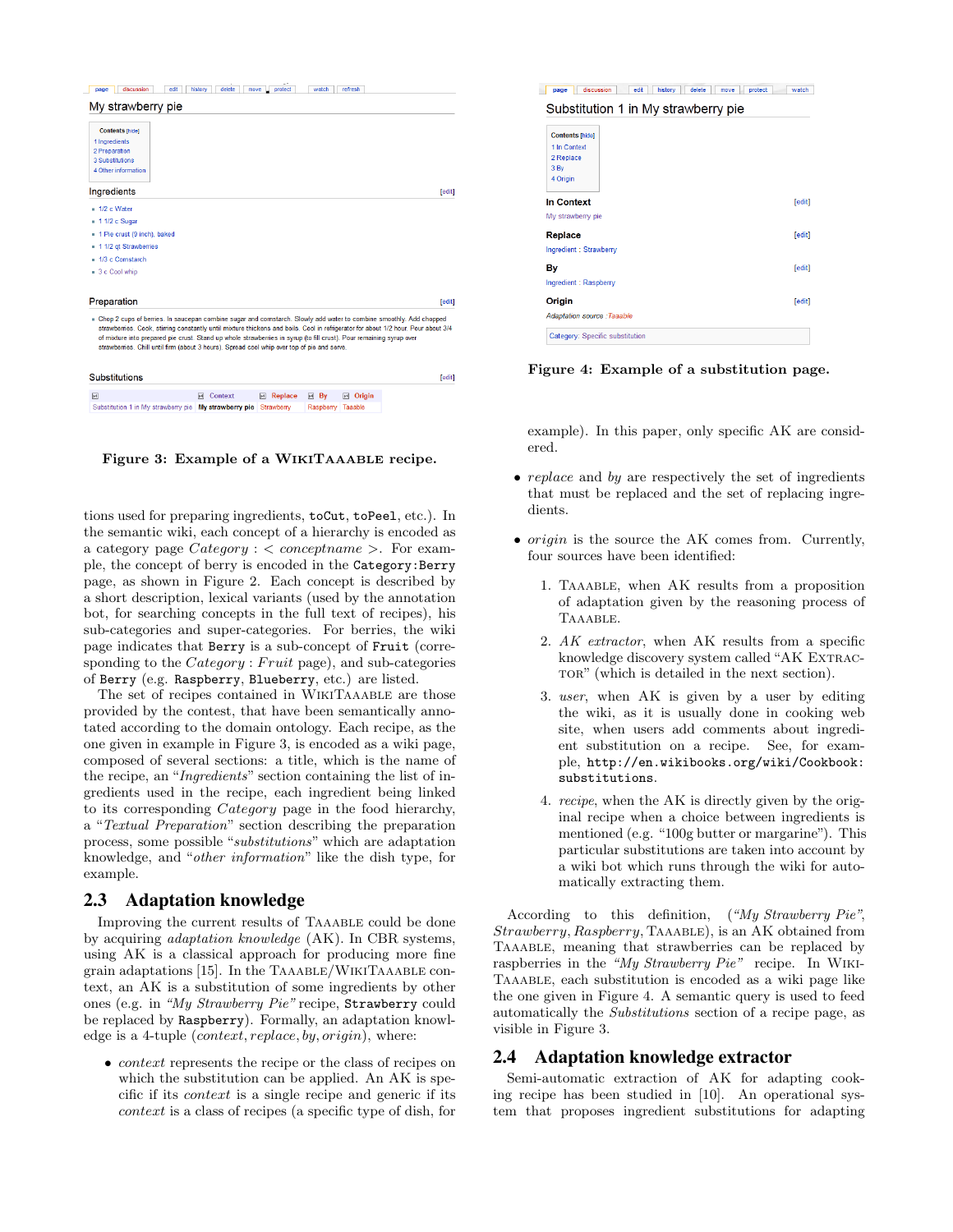a given recipe to additional constraints has been implemented. Figure 5 shows an example of results for adapting the "My Strawberry Pie" recipe without strawberry. AK EXTRACTOR proposes a set of substitutions like replacing Strawberry and CoolWhip by Raspberry and FoodColor, or by Peach and LemonJuice, etc.



ADAPTATION RULES FOR My Strawberry Pie ACCORDING TO -strawberry

| Strawberry, Cool whip | $\rightarrow$ | Raspberry, Food color           | OK | not OK |
|-----------------------|---------------|---------------------------------|----|--------|
| Strawberry, Cool whip | $\rightarrow$ | Peach, Lemon juice              | OK | not OK |
| Strawberry, Cool whip | $\rightarrow$ | Lemon rind, Heavy cream         | OK | not OK |
| Strawberry, Cool whip | $\rightarrow$ | Raspberry                       | OK | not OK |
| Strawberry, Cool whip | $\rightarrow$ | Raspberry, Gelatin              | OK | not OK |
| Strawberry, Cool whip | $\rightarrow$ | Peach, Food color, Cream cheese | OK | not OK |
| Strawberry, Cool whip | $\rightarrow$ | Cinnamon                        | ОК | not OK |

Figure 5: An illustration of the AK extractor interface

AK EXTRACTOR was built in order to acquire AK, taking into account incompatibly of ingredients or ingredients often associated in recipes, overcoming the weakness of TAAABLE. The AK EXTRACTOR is founded on a typical knowledge discovery in databases (KDD) process. The main steps of a KDD process are data selection and preparation, datamining, and interpretation of the extracted units of information [9]. The step of interpretation requires usually an expert of the domain for validating the extracted units for giving them a status of knowledge (for cooking, many web users could be considered as experts). In traditional KDD approaches, the KDD process produces a huge amount of information units which can be turned into knowledge. Experts have then to process these information units in order to validate the "good" ones, which become knowledge. This is a tedious task for experts. In addition, they face situations where they cannot decide if an information unit is appropriate or not because they lack context information to decide. By contrast, the AK approach we describe in this paper is interactive and opportunistic [5]. Users use the same interface for querying the system and for validating knowledge. In addition, they validate knowledge on the fly, in context, which is more convenient than dealing with a huge amount of candidate knowledge (information units) out of any context. AK EXTRACTOR is based on a comparison of ingredients between the recipe to adapt, and a set of similar recipes. The system selects first recipes which have a minimal number of ingredients in common and a minimal number of different ingredients with the recipe that has to be adapted. Closed itemsets [11] are extracted from variations between recipes, starting from variations between each selected recipe of the previous step and the recipe to adapt. The closed itemsets are then filtered and ranked with specific rules (which are detailed in [10]). The system displays the propositions for ingredient substitutions coming from the first five better ranked closed itemsets. Finally, user can give feedback for validating or not some of these propositions.

### 2.5 Objectives

In a semantic wiki, knowledge is in continuous evolution. Usually, this evolution results from users that feed the wiki. The main objective of this work is to increase the acquisition of AK by establishing a collaborative environment between users and automatic processes supported by machines. An interesting point is that the reasoning system (TAAABLE) is not only seen as the consumer of the wiki knowledge but also as the producer of new knowledge that will be added to the wiki.

Automatic processes and collective intelligence must be coordinated. The better machines and users will collaborate, the better the acquisition process succeed. Indeed, machines are able to compute lot of things (for example, substitution propositions for TAAABLE and AK EXTRACTOR) but the results cannot be considered as knowledge before they are validated as such by a human expert. Indeed, the crucial step of the KDD process [9] is that the results produced by the machine must be interpreted and validated by a (human) expert. So, users will be asked to play the role of the expert for validating automatic results produced by machine and a proposition of substitution becomes an AK only when it is validated by a user.

The next section details our approach for enhancing the collaboration between humans and machines, by plugging together automatic systems (Taaable, WikiTaaable and AK EXTRACTOR) under the control of users.

Increasing the quantity and quality of AK in the wiki will improve the results of the reasoning system. However, this requires a smooth modification of the reasoning process for taking into account the AK for computing adaptation (this is a short-term work). Besides, to ensure the nonregression of the system, the impact of the continuously new AK produced on the system results must be evaluated by test sets. In this paper, we focus on AK acquisition. A way for evaluating how knowledge evolution can be managed for improving the results of a reasoning process is studied in [18].

# 3. COLLABORATIVE ENVIRONMENT FOR ACQUIRING AK FROM VARIOUS SOURCES

### 3.1 The approach

Currently, users are already involved in Taaable, Wi-KITAAABLE and AK EXTRACTOR systems when they use them, but these three systems are separated. If they were integrated, each could benefit from the others. Some interactions between these systems have to be developed. For example, TAAABLE and AK EXTRACTOR return substitution propositions, and users can validate these propositions as being relevant or not. Each system has is own storage for taking into account the user feedbacks, but there is no common space for storing together all the AK that can be produced. The architecture proposed in Figure 6 aims at plugging together the three systems (WikiTaaable, Taaable and AK EXTRACTOR) and WIKITAAABLE will be used to store the results of AK acquisition produced by humans as well as produced by machines.

Machines and humans will work together for a common objective which is AK acquisition. In our approach, users are essential for controlling and integrating AK produced by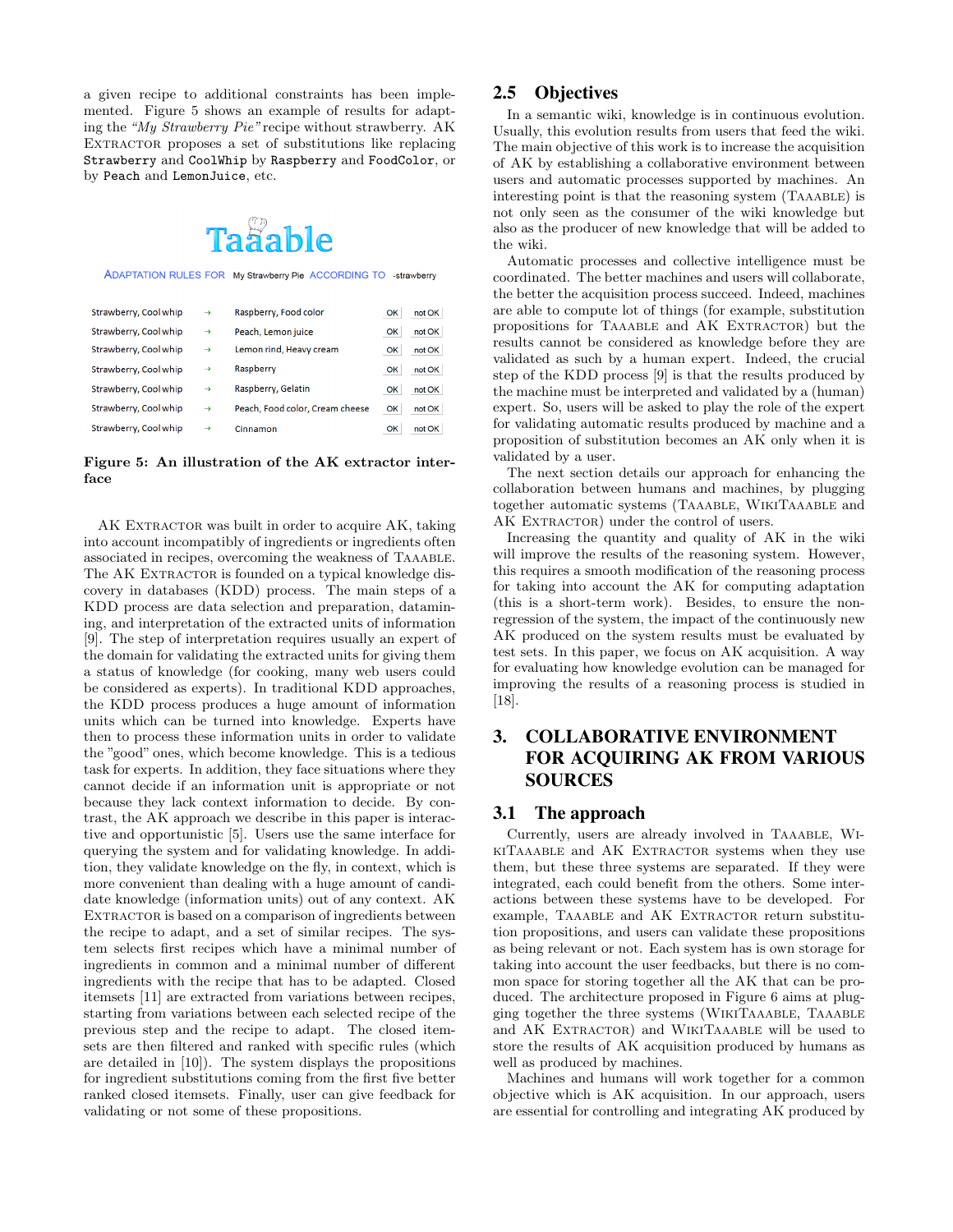

Figure 6: Architecture for a man-machine AK acquisition in the cooking domain.

automatic processes in WIKITAAABLE. Indeed, additionally to their wiki editing, users will trigger automatic processes and validate their results. They play the role of cooking expert when validating substitution propositions as AK being stored in the wiki. Besides, different users can, in parallel, start TAAABLE, AK EXTRACTOR on a specific recipe page, or edit new substitution pages in the wiki. The new AK integrated in the wiki will be used, at short term, by the reasoning process of TAAABLE. Thus, this loop ensures the continuous knowledge building and the improvement of the results in TAAABLE.

Figure 6 shows the interaction between the different resources and their integration into a global system. In this system, a user can (1) directly edit a wiki substitution page for adding, removing, modifying AK.

When a user  $(2)$  queries TAAABLE,  $(3)$  TAAABLE computes adaptation propositions thanks to (4) knowledge stored in WIKITAAABLE. These propositions are presented to the user who has (5) to evaluate whether a proposition is relevant or not. If the proposition is relevant (i.e. "OK" has been activated), this proposition becomes an AK which will automatically (6) feed a new substitution page, which context is the recipe concerned by the adaptation.

A similar process holds when a user (7) queries the AK EXTRACTOR, which  $(8)$  computes substitution propositions, submitted to the user (5) evaluation and which will (6) feed the wiki with AK if relevant.

Finally, the possibility of  $(9)$  trigger the AK EXTRACTOR for a given recipe is added in all recipe pages. In that case, the sequence (8,5,6) takes place again.

The communication between TAAABLE and WIKITAAABLE is performed through the RDF store linked to Semantic Media Wiki. On one side, TAAABLE, as well as AK EXTRACtor, read RDF data from this store when using knowledge of the wiki. On the other side, results provided by Taaable and AK EXTRACTOR are written as RDF triple, for feeding the RDF store, and, by extension, the wiki.

Even if the architecture is presented in a specific domain with specific systems, this kind of organisation can be reproduced in various domain, because it is a generic organisation. Indeed, inference engines, KDD engines and wikis can collaborate together under the control of users, who play a key role in the organisation.

### 3.2 Implementation of the architecture in TAAABLE/WIKITAAABLE

The proposed architecture has been instantiated to integrate TAAABLE feedback and the AK EXTRACTOR process in WikiTaaable. Some screenshots are given to show how it looks like in the wiki. Figures 7, 8, and 9 illustrate how the AK EXTRACTOR process has been integrated as a wiki extension. Figure 7 shows the first step of the AK EXTRAC-TOR process in which the user has to give constraints on the recipe to adapt. This interface is triggered by a special link that has been added on each recipe page. The interface given in example was obtained from the"My Strawberry Pie"recipe page. The user enters constraints (e.g. −Strawberry means that the user does not want strawberries).

| <b>AK Extractor</b>                 |     |  |
|-------------------------------------|-----|--|
| Specific recipe adaptation          |     |  |
| Adapt the recipe: My strawberry pie |     |  |
| Constraints                         |     |  |
| -strawberry                         |     |  |
|                                     | aî. |  |



When clicking on "Compute adaptations", the AK discovery process is run. This process produces a wiki page with some AK propositions, as it is illustrated in Figure 8. The user may validate some proposition(s) as being relevant by clicking on "OK". Optionally, some adjustments could be made thanks to the checkboxes: if not checked, an ingredient will not take part of the substitution<sup>4</sup>. Figure 9 shows the page resulting from the validation of the first proposition of substitution. This page announces that a substitution page, like the one presented in Figure 4, has been created and that this substitution will automatically appear in the recipe page as an AK, as illustrated in Figure 10.

### 4. RELATED WORK

Previous works deal with man-machine collaboration where knowledge is obtained by a knowledge extraction process which is guided or/and validated by human. In this section, we present several systems based on KDD or on CBR or even both that demonstrate this collaboration.

### 4.1 KDD systems

The KDD process requires to be supervised by an expert, who could interact at various levels. One of the most usual problems in a KDD is to control the over-abundance of results generated by the KDD process. The expert could, for example, interact for better selecting the data that will be mined as it is described in [4] which proposes an approach

<sup>&</sup>lt;sup>4</sup>the "not OK" button does not produce anything yet.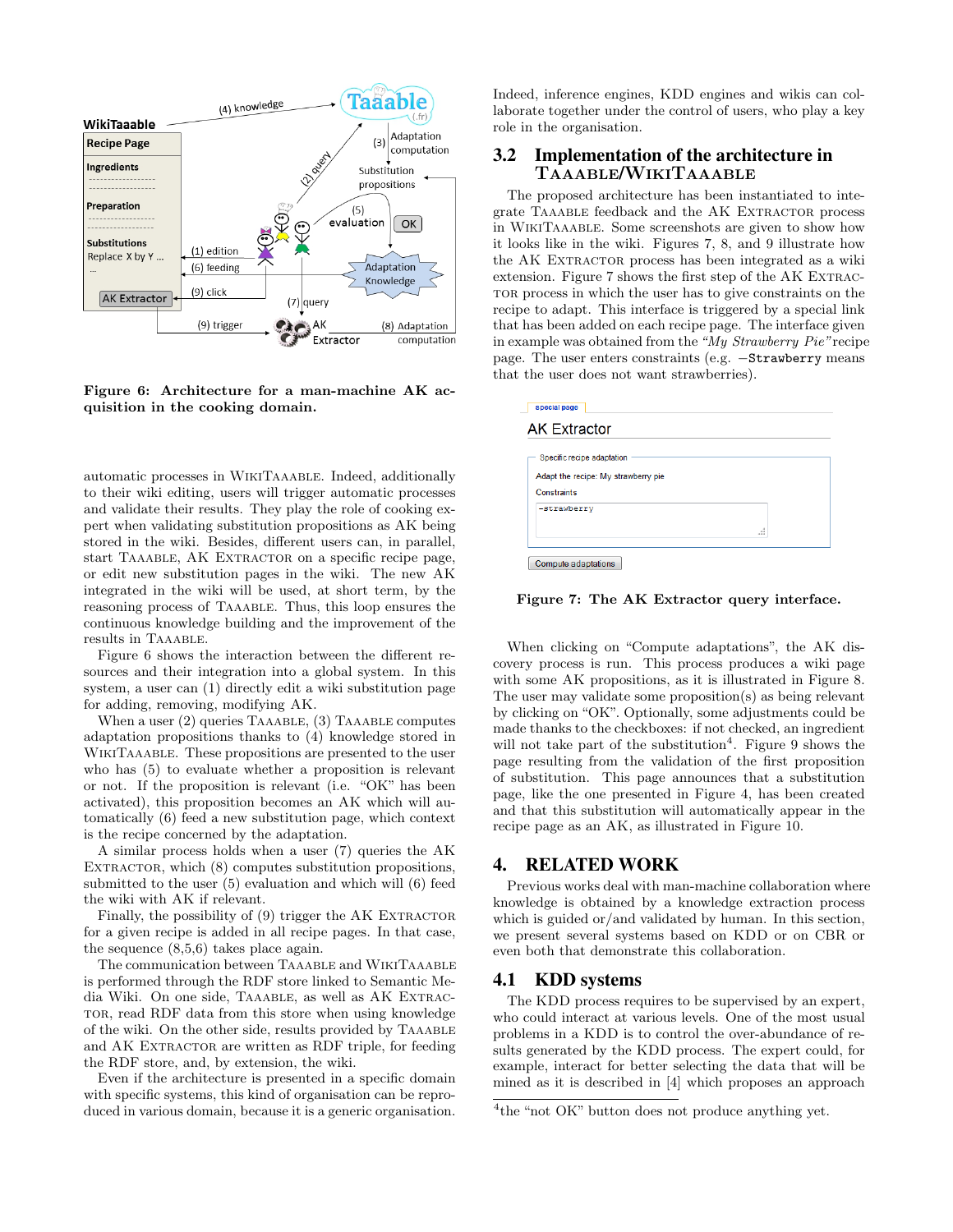| Recipe                                                 |   |                            |                                    |                         |                     |
|--------------------------------------------------------|---|----------------------------|------------------------------------|-------------------------|---------------------|
| My strawberry pie                                      |   |                            |                                    |                         |                     |
| Constraints                                            |   |                            |                                    |                         |                     |
| - strawberry                                           |   |                            |                                    |                         |                     |
| Propositions of substitutions according to -strawberry |   |                            |                                    |                         |                     |
|                                                        |   |                            |                                    |                         |                     |
| Strawberry Cool whip                                   | → | $\vee$ Raspberry           | $\overline{\mathbf{V}}$ Food color |                         | OK<br>Not OK        |
| <b>√</b> Strawberry <b>√</b> Cool whip                 | → | $\sqrt{P}$ Peach           | Lemon juice                        |                         | Not OK<br>ок        |
| √ Strawberry √ Cool whip                               | → |                            | √ Lemon rind √ Heavy cream         |                         | Not OK<br>ОΚ        |
| Strawberry Cool whip                                   | → | Raspberry                  |                                    |                         | Not OK<br>OK        |
| ✔ Strawberry ✔ Cool whip                               | → | Raspberry Gelatin          |                                    |                         | Not OK<br><b>OK</b> |
| V Strawberry V Cool whip                               | → | $\sqrt{\phantom{a}}$ Peach | $\sqrt{\phantom{a}}$ Food color    | $\sqrt{C}$ Cream cheese | Not OK<br>ΟК        |
| V Strawberry V Cool whip                               | → | $\vee$ Cinnamon            |                                    |                         | OK<br>Not OK        |
| Ingredients                                            |   |                            |                                    |                         |                     |
| $-1/2$ c Water                                         |   |                            |                                    |                         |                     |
| = 1 1/2 c Sugar                                        |   |                            |                                    |                         |                     |
| = 1 Pie crust (9 inch), baked                          |   |                            |                                    |                         |                     |
| = 1 1/2 ot Strawberries                                |   |                            |                                    |                         |                     |
| ■ 1/3 c Comstarch                                      |   |                            |                                    |                         |                     |
| 3 c Cool whip                                          |   |                            |                                    |                         |                     |
| Preparation                                            |   |                            |                                    |                         |                     |

Figure 8: AK propositions computed by the AK Extractor.

for optimising the formulation of the problem to solve. Another approach consists in filtering and ranking of numerous results obtained by the data mining algorithms. For example, [17] proposes subjective measures of interestingness for evaluating the datamining results. These measures depend on the user profile and a result is considered as interesting for a user according to two major reasons unexpectedness (if the user is "surprised" by the results) and actionability (if the user can exploit the results). The paper focuses on unexpected results which are results in contradiction with beliefs of the user. So, a result which may revise beliefs of a user is relevant.

Another usual problem of the KDD process is the selection of relevant information units among the large set of information units produced, for transforming them into knowledge. Many approaches for taking into account this step of the KDD process have been proposed. For example, [3] presents a methodology for KDD in the context of building a semi-automatic ontology from heterogeneous textual resources. [3] uses formal concept analysis (FCA) [11] for classifying objects according to their properties which are extracted from various textual resources (e.g thesaurus, full texts, dictionaries, etc.). The results of the FCA process is translated in description logics for representing the ontology concepts. Experts are involved at each step of the KDD process. For example, when the properties describing the objects are produced by an automatic extraction process, experts have to validate and filter the most representative properties, i.e. that described the best the objects. At the last step of the process, experts have to validate the formal

# Special:AKExtractor The substitution page 'Substitution 2 in My strawberry pie' has been created for the substitution below View Substitution page This substitution will automatically appear in 'My strawberry pie' recipe page. View My strawberry pie recipe page **Contents [hide]** 1 In Context 2 Replace 3 By 4 Origin In Context My strawberry pie Replace Ingredient: Strawberry Ingredient : Cool whip **Bv** Ingredient: Raspberry Ingredient : Food color Origin Adaptation source : AKExtractor Category: Specific substitution

Figure 9: Generating the AK substitution page.

Substitutions

| $\blacktriangleright$                                            | <b>M</b> Context | <b>网</b> Replace | $M$ By            | M Origin              |
|------------------------------------------------------------------|------------------|------------------|-------------------|-----------------------|
| Substitution 1 in My strawberry pie My strawberry pie Strawberry |                  |                  | Raspberry Taaable |                       |
| Substitution 2 in My strawberry pie My strawberry pie Strawberry |                  | Cool whip        | Food color        | Raspberry AKExtractor |

Figure 10: "My Strawberry Pie" substitutions section after the acquisition of a new substitution.

concepts that have been produced, by selecting those which makes sense in their domain.

The integration of the AK EXTRACTOR follows the same principle. AK EXTRACTOR implements a KDD process which produces a set of substitution propositions. These substitutions have to be validated in order to be stored as AK.

### 4.2 CBR systems

CBR [16] is a method for solving new problems thanks to adaptation of previously solved problems. However, the step of adaptation may fail. Consequently, CBR systems integrating users are built in order to repair irrelevant adaptations. The systems presented in the following involve user in an opportunistic way, the goal is to repair adaptations that have failed, by acquiring AK or by increasing the domain knowledge (on which the reasoning is based) itself.

DIAL [14] focuses on an interactive acquisition of AK in the domain of disaster response planning. When the system returns a solution that is inconsistent, the response planning is returned with a description of the elements that need to be adjusted in the planning. For example, a response planning for an earthquake in Los Angeles indicates that National Guard must be called. When this plan is used for an earth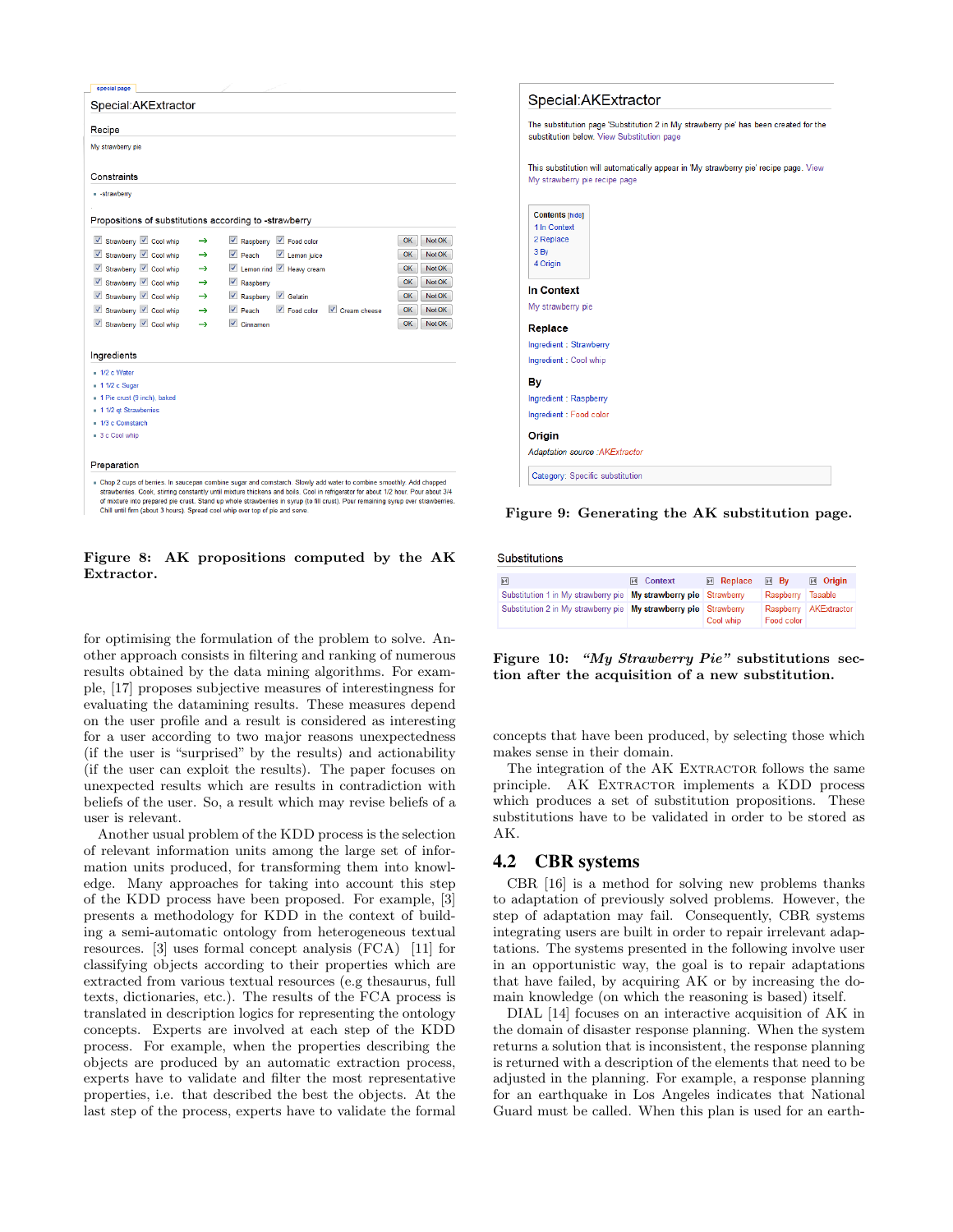quake in Indonesia, a problem arises because there is not National Guard in Indonesia. So, the response plan must be adapted. DIAL is composed of three kinds of adaptation process:

- case-based adaptation: which reuses adaptations which previously performed,
- rule-based adaptation: which determines elements that have to be adapted and the transformation to apply (e.g substitute an element) by the generation of a generic rule. The generic rule is then instantiated by searching relevant knowledge in the knowledge base. In the previous example, it consists in building a rule meaning that national guard must be substituted, and instantiate this rule by a substituting element searched in the knowledge base,
- manual adaptation: from an interface, a user may select a generic transformation to apply and navigate in the knowledge base to search relevant knowledge for instantiating the generic transformation. This third adaptation method is a man-machine collaboration for AK acquisition triggered opportunistically. Indeed, in case of failure of the case-based and rule-based adaptations, the system proposes the user to guide the adaptation process. After being solved, the AK is memorised. An AK corresponds to the transformation applied (e.g substitute an element) with the links in the knowledge base toward relevant knowledge uses to make the transformation.

In DIAL, adaptation is manually transformed if automatic adaptations fail. Conversely, WebAdapt [13] proposes two independent adaptations modes: one automatic and one manual. WebAdapt is a system for personalising adaptations based on learned information about user preferences. WebAdapt is used in the domain of sightseeing itinerary planning. The system adapts a proposed itinerary, corresponding to a list of locations, with one of these two independent adaptation modes. Either, the user of WebAdapt indicates a location to substitute and if the location must be substitute by criteria of similarity or criteria of nearness. Then, WebAdapt computes an automatic adaptation without intervention of the user. Either, the itinerary proposed by the process is customized by user preferences. The user selects constraints (e.g. "I would like to visit building of the 16th century") in order to adapt locations proposed by the system.

The FRAKAS system [5] is also such an opportunistic system, which integrates interactions with an expert during the reasoning for acquiring missing domain knowledge and ensure a better adaptation. The adaptation proposed by the system is evaluated by an expert. From an interface, the expert may detect some inconsistencies between the proposed adaptation and its own knowledge. If an inconsistency is detected, the adaptation failed. At this moment, user completes the domain knowledge by selecting incompatible problem variables and/or solutions variables. Adapted cases and domain knowledge are acquired at the same time during the interactive part between the expert and the system.

Like [6], [2] uses an opportunistic approach for AK acquisition. In the second version of TAAABLE, which implements the approach proposed in [2], users may give some feedback

on substitutions for adapting recipes. If a proposition of substitution is judged irrelevant by the user, an interface allows to guide the system for repairing the adaptation. The user may indicate that some ingredient(s) is/are missing when adding an ingredient, or that some ingredients of the recipe are not compatible with an ingredient that must be added. In the case where is ingredient(s) missing, a system of AK acquisition, called Cabamaka [8] based on KDD, is triggered. This last step allows to repair the bad adaptation and memorise the AK. The AK is a rule composed of ingredient(s) that have to be removed and ingredient(s) that have to be added, similar to a *substitution* AK used in WIKITAAABLE.

In each of the previous systems, knowledge acquisition is triggered when an adaptation failed. The originality of approach is that AK can be triggered in parallel of the adaptation process and that this knowledge can be acquired at any time in a semantic wiki collaborative space.

### 5. CONCLUSION

This paper proposes an architecture for improving the man-machine collaboration for collecting AK for a CBR system. Automatic processes are integrated under the control of users for feeding knowledge in a semantic wiki. In the specific context of a CBR system, this approach allows to better collect adaptation knowledge. The CBR engine, which was initially only a consumer of the wiki knowledge, has been turned as a producer as well. Other tools, and especially knowledge discovery ones, can be plugged as wiki extension for helping users to feed the wiki. A single interface is used for viewing, querying, enriching and correcting the knowledge. Moreover, as it is a collaborative wiki interface, everyone will benefit from the experience of the other members of the community.

As our approach produces specific AK (i.e. for adapting a specific recipe), an extension of this work concerns the study and the development of a KDD process for extracting generic adaptations (i.e. for a set of recipes, for a given dish type, for example). Another short-term work concerns the exploitation of irrelevant adaptation propositions. It was shown that when a user validates a adaptation proposition as being relevant, this adaptation becomes an AK and is stored in the wiki. However, when a proposition is irrelevant (i.e. the user disagrees with an automatic adaptation), nothing is currently done for collecting them nor for exploiting them. Some specific interactions with the user could be developed for integrating a process for dealing with rejected adaptations proposed by TAAABLE or AK EXTRACTOR.

### 6. ACKNOWLEDGEMENTS

This work is supported by French National Agency for Research (ANR), program Contint 2011. More information about Kolflow is available on the project website: http: //kolflow.univ-nantes.fr/.

### 7. REFERENCES

[1] F. Badra, R. Bendaoud, R. Bentebitel, P.-A. Champin, J. Cojan, A. Cordier, S. Després, S. Jean-Daubias, J. Lieber, T. Meilender, A. Mille, E. Nauer, A. Napoli, and Y. Toussaint. Taaable: Text Mining, Ontology Engineering, and Hierarchical Classification for Textual Case-Based Cooking. In ECCBR Workshops,